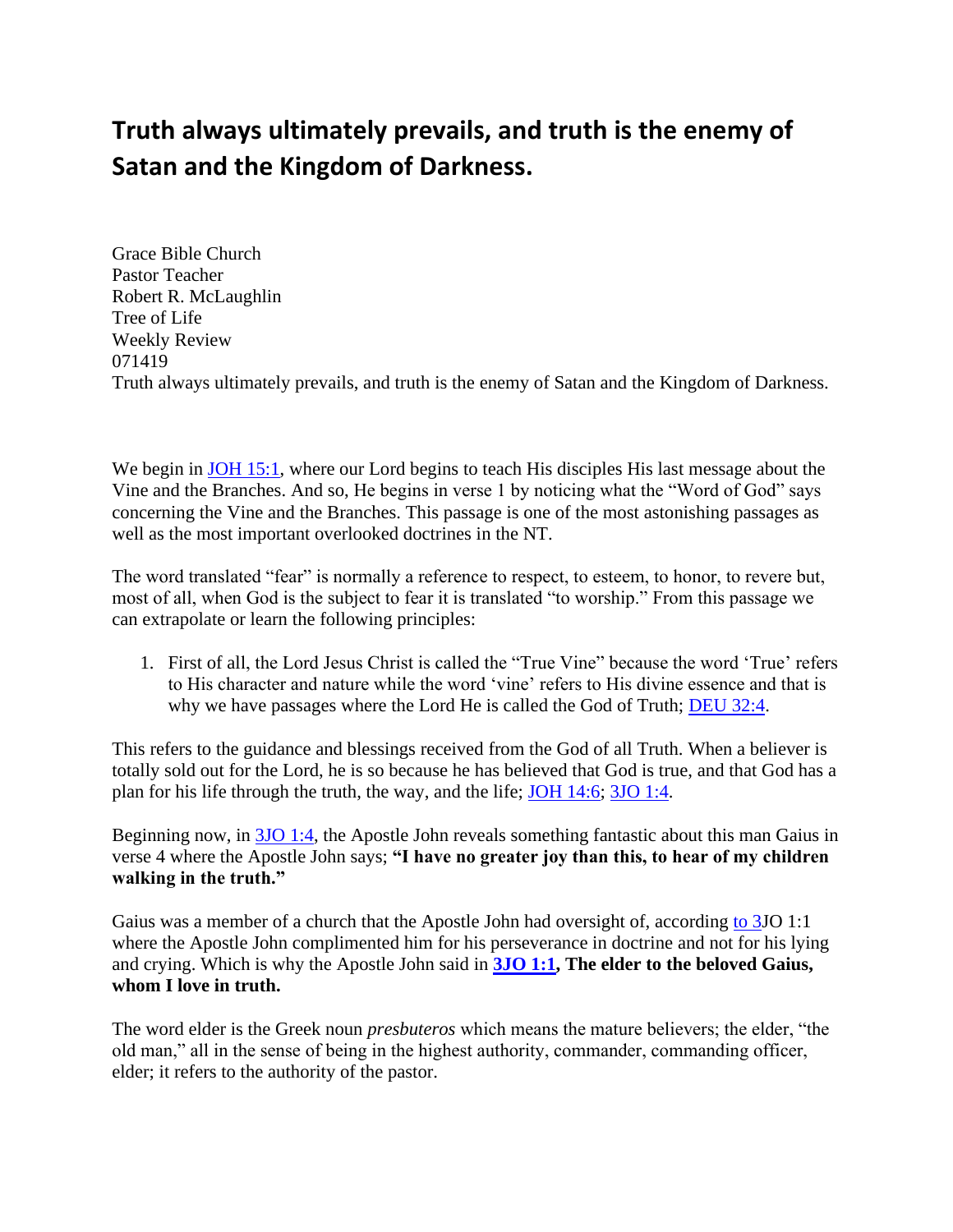Authority is one of the most important principles of doctrine that can unlock the prison doors of guilt within, as well as the prison doors of condemnation, hatred, anger, bitterness, jealousy. The presbuteros (elder) is truly taught that authority is our friend, and without it, the believer Christian has absolutely no spiritual strength to handle the problems that exist.

Remember, our Lord still had problems with the disciples concerning how to get them prepared, and which one of them will emerge as the leader of them all. Now, let me warn you, this is not something to take lightly but it should be taken easy so that we can learn the Word of God and not to plague ourselves from failure.

## Look at **[1TI 5:17,](https://www.bibleserver.com/text/NIV/1Timothy5%3A17) Let the elders [the presbuteros'] who rule well be considered "worthy of double honor", especially those who work hard at preaching and teaching.**

A few principles are now needed to understand the whole realm of doctrine.

So, the first principle is that the pastor is called to lay down his life for the brethren because the word elders denotes the beginning of one with authority; **[1TI 5:17,](https://www.bibleserver.com/text/NIV/1Timothy5%3A17) Let the elders** [the presbuteros'] **who rule well.**

There can be NO real peace until those who are in positions of authority, function with godly character, integrity, and virtue over those who are moral but not spiritual.

## **[1TI 5:17,](https://www.bibleserver.com/text/NIV/1Timothy5%3A17) Let the elders [presbuteros] who rule well, and then we have the phrase,** *"be considered worthy of double honor"*

Now, what is meant by double honor? Double honor must be interpreted in the time it was written and therefore, if the communicator didn't know what honor meant back then, then how is the listener going to understand it now.

**PRO 4:5-8, Acquire wisdom! Acquire understanding! Do not forget, nor turn away from the words of my mouth. Do not forsake her, and she will guard you; Love her, and she will watch over you. The beginning of wisdom {is:} Acquire wisdom; And with all your acquiring, get understanding. Prize her, and she will exalt you; She will honor you if you embrace her.**

This is definitely the same principle that the Apostle Paul had to teach His disciples the importance of unity and separation, especially if they are ever going to fulfill the spiritual life.

**[TIT 1:4-5,](https://www.bibleserver.com/text/NIV/Titus1%3A4-5) to Titus, my true child in a common faith: Grace and peace from God the Father and Christ Jesus our Savior. For this reason I left you in Crete, that you might set in order what remains, and appoint elders in every city as I directed you,**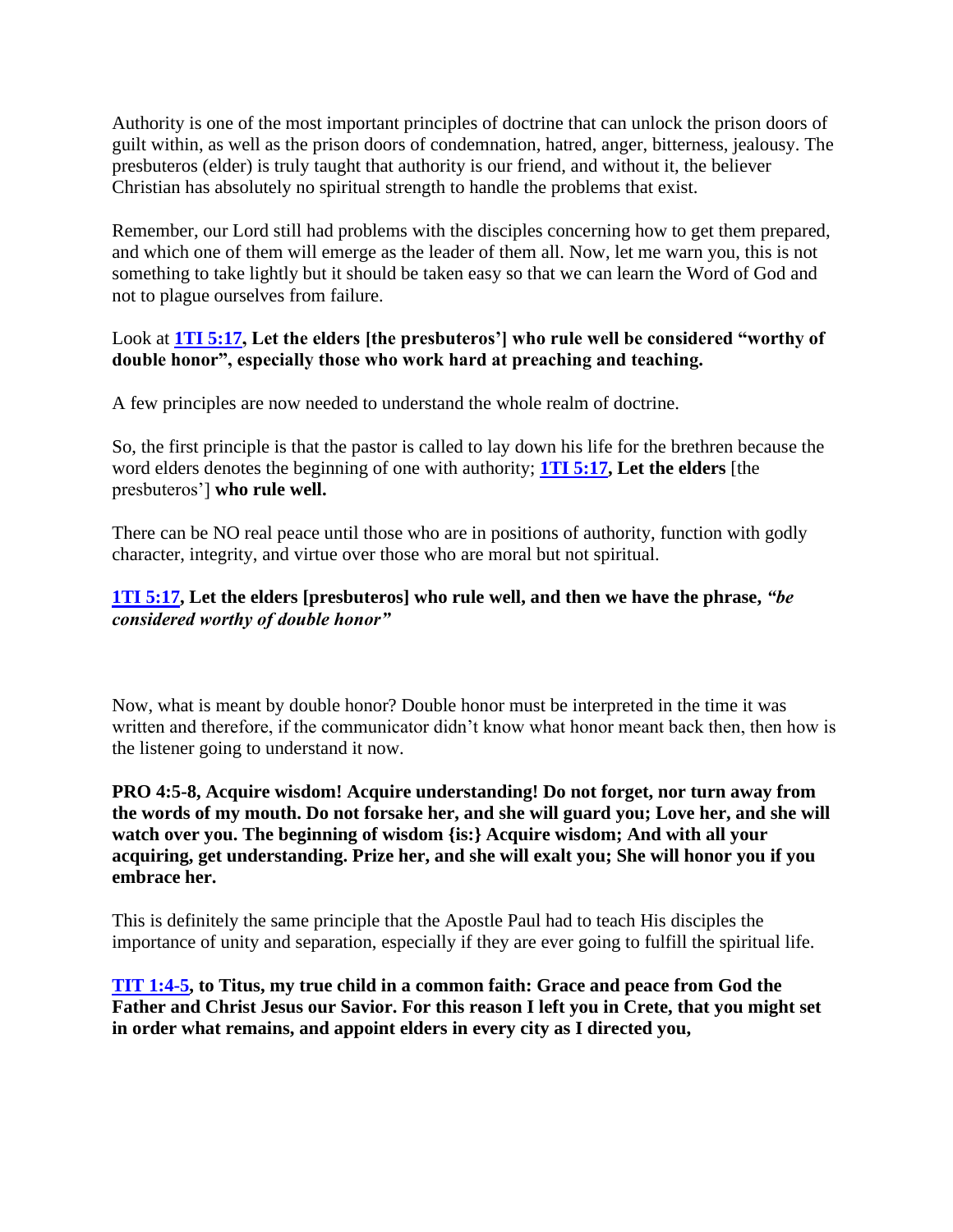Look at **[1PE 5:1-4,](https://www.bibleserver.com/text/NIV/1Peter5%3A1-4) Therefore, I exhort the elders among you, as {your} fellow elder and witness of the sufferings of Christ, and a partaker also of the glory that is to be revealed, shepherd the flock of God among you, exercising oversight not under compulsion, but voluntarily, according to {the will of} God; and not for sordid gain, but with eagerness; nor yet as lording it over those allotted to your charge but proving to be examples to the flock. And when the Chief Shepherd appears, you will receive the unfading crown of glory.**

A few passages come to mind for me concerning these principles. For example, look at [PHI 3](https://www.bibleserver.com/text/NIV/Philippians3) where the Apostle Paul reveals his spiritual status by describing for us what he was like before his salvation including his victories as well as his defeats. And, all of was designed to teach both Jews and Gentiles, the Mystery Doctrine of the Church-age.

In [PHI 3:1-2,](https://www.bibleserver.com/text/NIV/Philippians3%3A1-2) the Apostle Paul writes to the believers at Philippi, **Finally, my brethren, rejoice in the Lord. To write the same things again is no trouble to me, and it is a safeguard for you. Beware of the dogs, beware of the evil workers, beware of the false circumcision;**

Next, we have the truth revealed rather than the truth concealed; **[PHI 3:3,](https://www.bibleserver.com/text/NIV/Philippians3%3A3) for we are the true circumcision, who worship in the Spirit of God and glory in Christ Jesus and we put no confidence in the flesh,**

The Apostle Paul goes on to say in **[PHI 3:4,](https://www.bibleserver.com/text/NIV/Philippians3%3A4) although I myself might have confidence even in the flesh. If anyone else has a mind to put confidence in the flesh, I far more:**

He is not bragging; he is actually humbled by the acceptance of our Lord toward him. He is not boasting, He is toasting our Lord Jesus Christ, for all of His victories especially on the Cross.

In verse 5, the Apostle Paul goes on to brag about all his accomplishments and then what he thinks about all those accomplishments and achievements.

First, the accomplishments or the achievements that causes some to brag about what they have done!; in [PHI 3:5-15,](https://www.bibleserver.com/text/NIV/Philippians3%3A5-15) where the Apostle Paul says that he was **circumcised the eighth day, of the nation of Israel, of the tribe of Benjamin, a Hebrew of Hebrews; as to the Law, a Pharisee; as to zeal, a persecutor of the church; as to the righteousness which is in the Law, found blameless.**

**But whatever things were gain to me, those things I have counted as loss for the sake of Christ. More than that, I count all things to be loss in view of the surpassing value of knowing Christ Jesus my Lord, for whom I have** 

**suffered the loss of all things, and count them but rubbish in order that I may gain Christ, and may be found in Him, not having a righteousness of my own derived from the Law, but that which is through faith in Christ, the righteousness which comes from God on the basis of faith, that I may know Him, and the power of His** 

**resurrection and the fellowship of His sufferings, being conformed to His death; in order that I may attain to the resurrection from the dead. Not that I have already obtained it, or**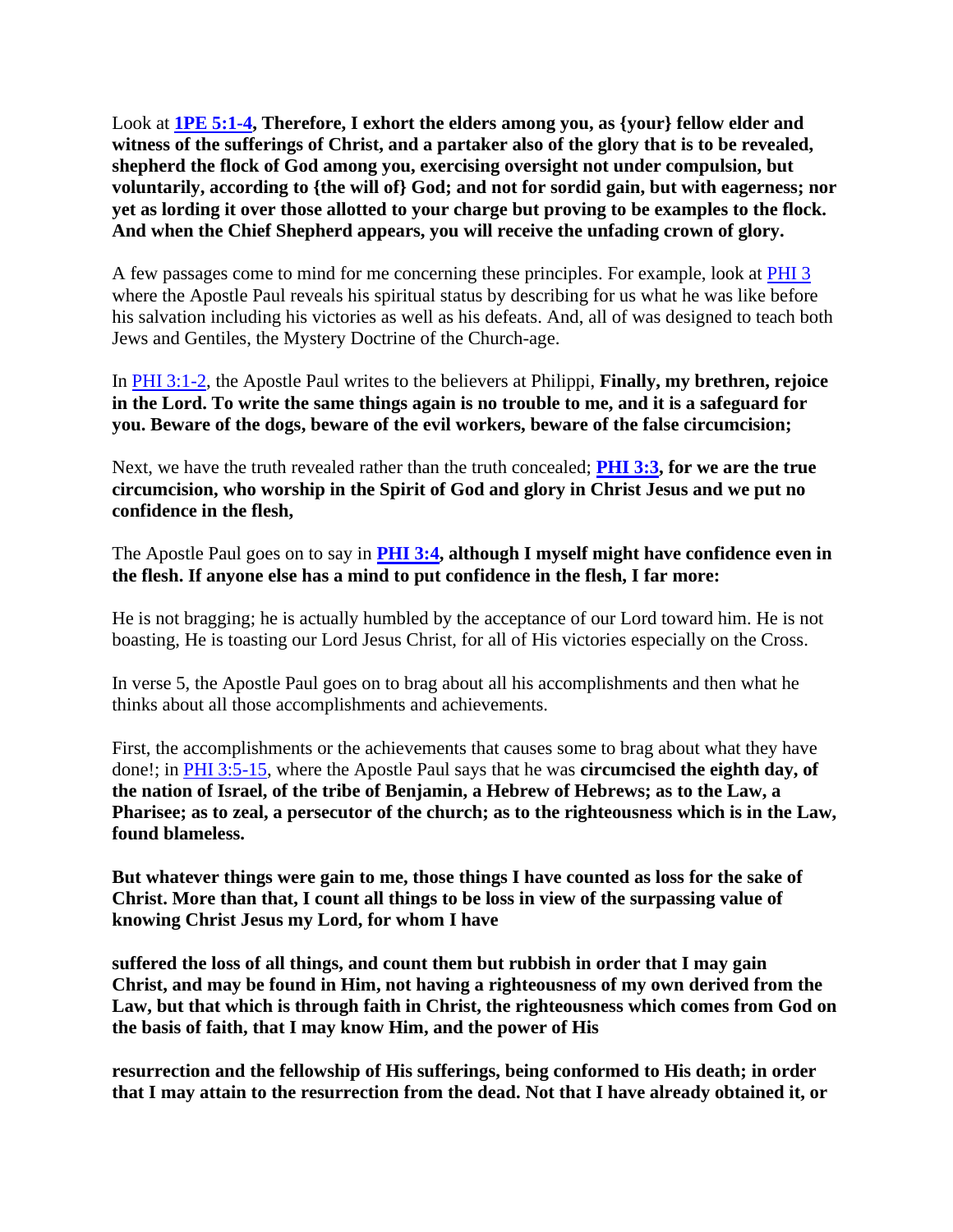**have already become perfect, but I press on in order that I may lay hold of that for which also I was laid hold of by Christ Jesus. Brethren, I do not regard myself as having laid hold of it yet; but one thing I do: forgetting what lies behind and reaching forward to what lies ahead,**

## **I press on toward the goal for the prize of the upward call of God in Christ Jesus. Let us therefore, as many as are perfect, have this attitude; and if in anything you have a different attitude, God will reveal that also to you;**

Now, let me give you our corrected translation of these verses, not that the translators did a lousy job, but we need to modify or expand our study on certain words in the passage because some words have changed their meaning over the years.

An example of this is the word fear in the Bible, because we are told to *"fear"* God, when in reality, the word fear, as it is used throughout all three of the original languages in the Bible means to respect or revere, admire, but most of all, it means to worship.

If you replace the word fear with the word worship, you will see how great the passages are that refer to God, the Father, God the Son, or God the Holy Spirit as well as the Word of God which we are also told to fear, respect, and praise.

In fact, as many of you know, there are three different languages in the Word of God, Greek, Hebrew, and Aramaic, and all three of them translate the word "fear" in their own language as we do which is;  $=$  to respect, to esteem, to honor, to revere but, most of all, when God is the subject to fear, it is translated "to worship."

Most of you know that I put many hours of study in when we studied the book of Philippians, verse by verse and I don't like to study and read a passage once and not even mention it again.

So, bear with me as I take you through [PHI 3](https://www.bibleserver.com/text/NIV/Philippians3) again but this times it is from my own interpretation and reveal to you how you need to go forward in the plan of God and not let carnality rule. Enjoy and live the spiritual life that God designed just for all of us because of His love which is never-ending.

**[PHI 3:1-17,](https://www.bibleserver.com/text/NIV/Philippians3%3A1-17) Finally, my brethren, keep on having inner happiness in the Lord. On the one hand, to be writing the same doctrines to you is not troublesome to me, while on the other hand, it is a safeguard or a basis of security for you.**

**Beware of those dogs, beware of those evil workers, beware of the mutilation. For we**  [supergrace-believers] **and only we keep on being the true circumcision** [the true circumcision in the Church-age]**, who keep on worshipping in the Spirit of God and glory or boast in Christ Jesus and we put no confidence in the flesh. Even though I myself might be having confidence even in the flesh. If anyone of the same category** [Judaizers] **assumes to put confidence in the flesh, I far more: circumcised the eighth day,** [born] **out from the race of Israel, of the tribe of Benjamin, a Hebrew of Hebrews** [an outstanding Hebrew]**; with reference to the Law, a Pharisee; with reference to zeal, constantly persecuting the church;**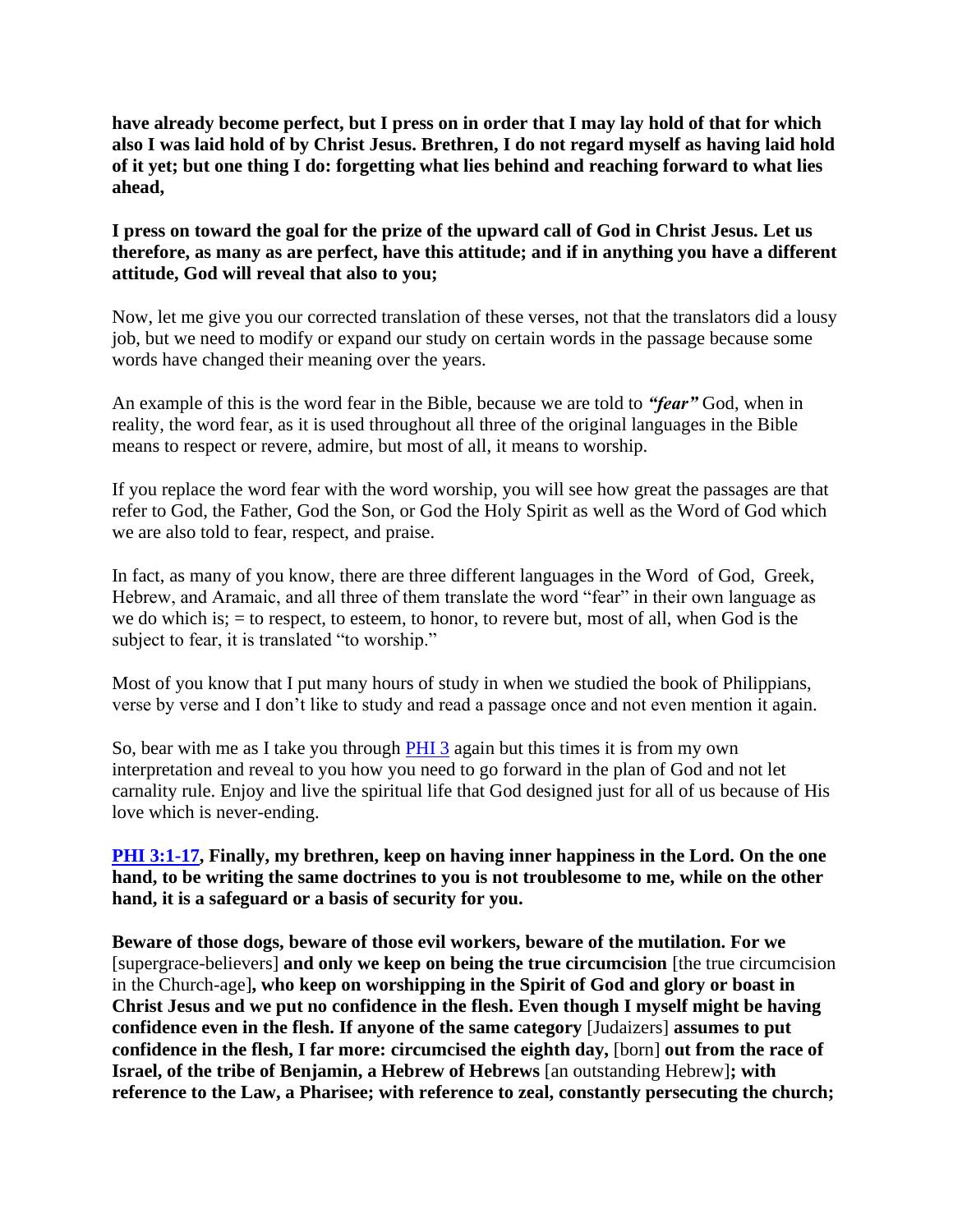**with reference to the self-righteousness which is in the Law, having become blameless. But whatever quality of things were gains to me, those things [gains] I have concluded as an expert as loss for the sake of Christ.**

**Not only this but more than this, I conclude as an expert all things [Paul's pre-salvation human celebrityship and achievement] to be loss [singular] because of the surpassing greatness of the knowledge of Christ Jesus my Lord, for whom I have forfeited all things, also, I keep on concluding as an expert them to be piles of dung in order that I may win for Christ, and that I may be found in Him, not having my own righteousness derived from the source of the Law, that** [righteousness] **which is acquired by means of faith in Christ, the righteousness which comes from the source of the God at the point of faith, that I may come to know Him, and the power of [behind] His resurrection and the participation of His sufferings, being conformed to His death; if, in some way, I may attain to the resurrection away from the dead ones. Not that I have already obtained it [the resurrection life or the ultra supergrace status], or have already reached the objective, but I continue pressing on that I may attain that [or overtake that, or gain that, arrive at the objective] on account of which I was overtaken by Christ Jesus. Brethren [members of the Royal Family of God], I evaluate myself as not yet having attained the objective [ultra-supergrace or the ultimate objective in time, living in resurrection life]; but one thing I concentrate upon: constantly forgetting the things that lie behind and pursuing vigorously to what lies ahead, I keep on pressing on toward the objective for the purpose of the reward belonging to the upward call of God [Father], by means of Christ Jesus. Therefore, as many as are spiritually mature, let us have this attitude, in fact, if in anything you have a different attitude, the God will also reveal that to you.**

**However, the status to which we have attained [that is the spiritual growth from our discipline toward perception, metabolization and application of doctrine] let us keep marching or advancing in. Brethren [members of the royal family], be co-imitators of me, and be having respect for the same ones, who constantly walk according to the pattern you have in us.**

The point is that Truth always prevails and truth is a direct enemy of the king of darkness. This is another reason why Satan is described in [JOH 8:44](https://www.bibleserver.com/text/NIV/John8%3A44) as a creature who refused to live in the truth and is said to be a liar and the father of lies; [JOH 8:44.](https://www.bibleserver.com/text/NIV/John8%3A44)

Lying is one of the most powerful weapons that believers have especially uses for their selfpreservation. People who live in sin or who are passive, lazy, and slothful despise truth.

But, truth always prevails so you might as well learn it and join it.

As God the Holy Spirit inspired the Apostle Paul to write in **[2CO 13:8,](https://www.bibleserver.com/text/NIV/2Corinthians13%3A8) For we can do nothing against the truth, but {only} for the truth.**

Hell is filled with liars, but, then again, most religious people are also said to make their home there. In fact, as I have mentioned many times before, God is not all upset with what is going on in the human race, His omniscience knows all things God wants to lay back, relax, AND LOVE.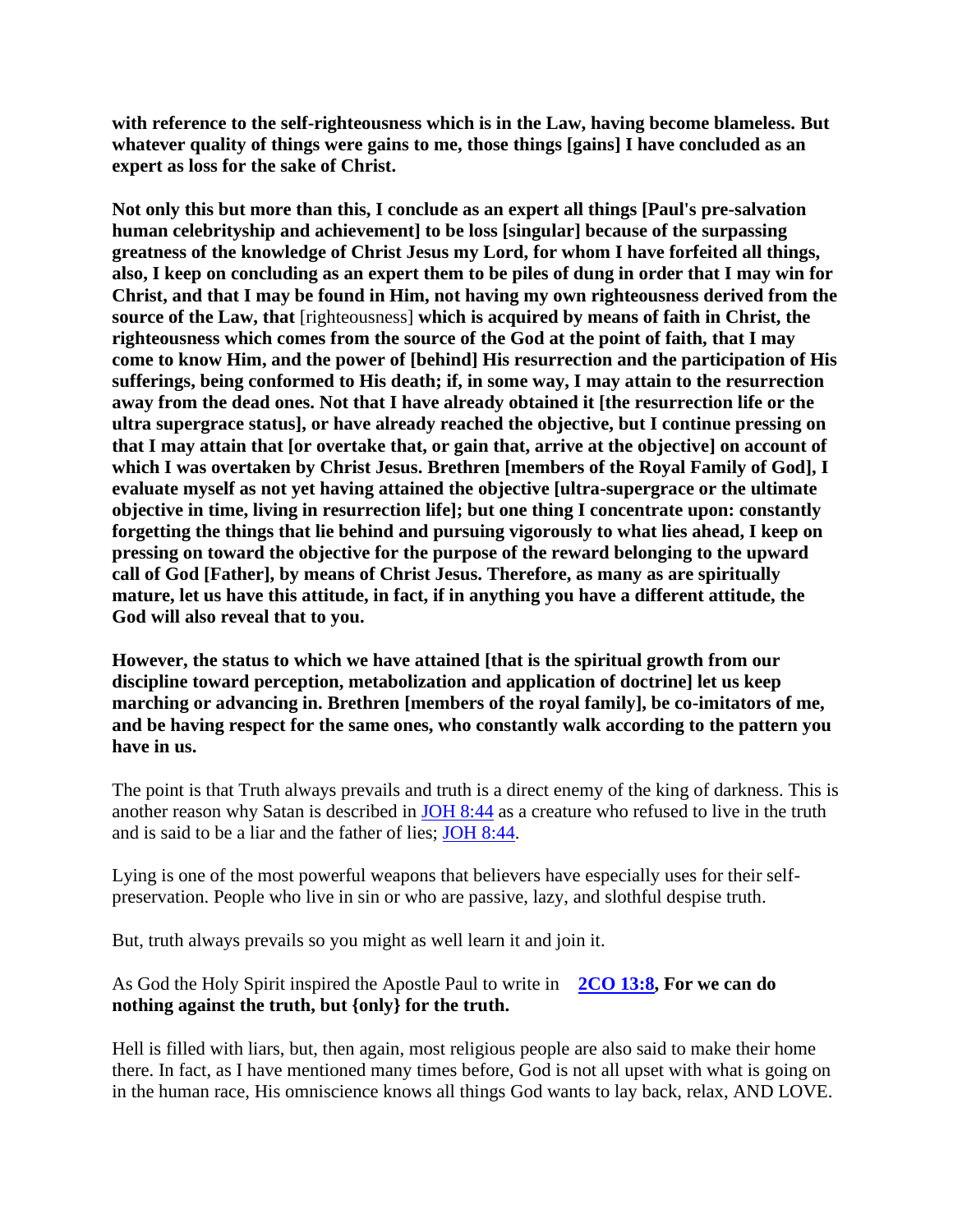Here's a passage that you should enjoy beginning in **[REV 21:1-8,](https://www.bibleserver.com/text/NIV/Revelation21%3A1-8) And I saw a new heaven and a new earth; for the first heaven and the first earth passed away, and there is no longer {any} sea. And I saw the holy city, new Jerusalem, coming down out of heaven from God, made ready as a bride adorned for her husband. And I heard a loud voice from the throne, saying, "Behold, the tabernacle of God is among men, and He shall dwell among them, and they shall be His people, and God Himself shall be among them, He shall wipe away every tear from their eyes; and there shall no longer be {any} death; there shall no longer be {any} mourning, or crying, or pain; the first things have passed away."**

**And He who sits on the throne said, "Behold, I am making all things new." And He said, "Write, for these words are faithful and true." And He said to me, "It is done. I am the Alpha and the Omega, the beginning and the end. I will give to the one who thirsts from the spring of the water of life without cost. He who overcomes shall inherit these things, and I will be his God and he will be My son. But for the cowardly and unbelieving and abominable and murderers and immoral persons and sorcerers and idolaters and all liars, their part {will be} in the lake that burns with fire and brimstone, which is the second death."**

These passages are actually a more precise accurate picture of unbelievers who will experience one of the Divine Attributes of our Lord and the Divine Essence, as they begin to line up together to release us from any form of guilt and condemnation.

Our Lord was always looking for an opportunity to reveal "The Truth" to those who desired the truth. Even up till their death, like the thieves on the Cross, our Lord was always ready to reach out and try to get them saved before they died.

How do we know that?

We know that because the Apostle John told us that, **[JOH 13:1,](https://www.bibleserver.com/text/NIV/John13%3A1) Now before the Feast of the Passover, Jesus knowing that His hour had come that He should depart out of this world to the Father, having loved His own who were in the world, He loved them to the end.**

Plant the seed!

**[1CO 3:1-11,](https://www.bibleserver.com/text/NIV/1Corinthians3%3A1-11) And I, brethren, could not speak to you as to spiritual men, but as to men of flesh, as to babes in Christ. I gave you milk to drink, not solid food; for you were not yet able {to receive it.} Indeed, even now you are not yet able, for you are still fleshly. For since there is jealousy and strife among you, are you not fleshly, and are you not walking like mere men? For when one says, "I am of Paul," and another, "I am of Apollos," are you not {mere} men? What then is Apollos? And what is Paul? Servants through whom you believed, even as the Lord gave {opportunity} to each one. I planted, Apollos watered, but God was causing the growth. So then neither the one who plants nor the one who waters is anything, but God who causes the growth. Now he who plants and he who waters are one; but each will receive his own reward according to his own labor. For we are God's fellow workers; you are God's field, God's building. According to the grace of God, which was given to me, as a wise master builder I laid a foundation, and another is building upon it.**